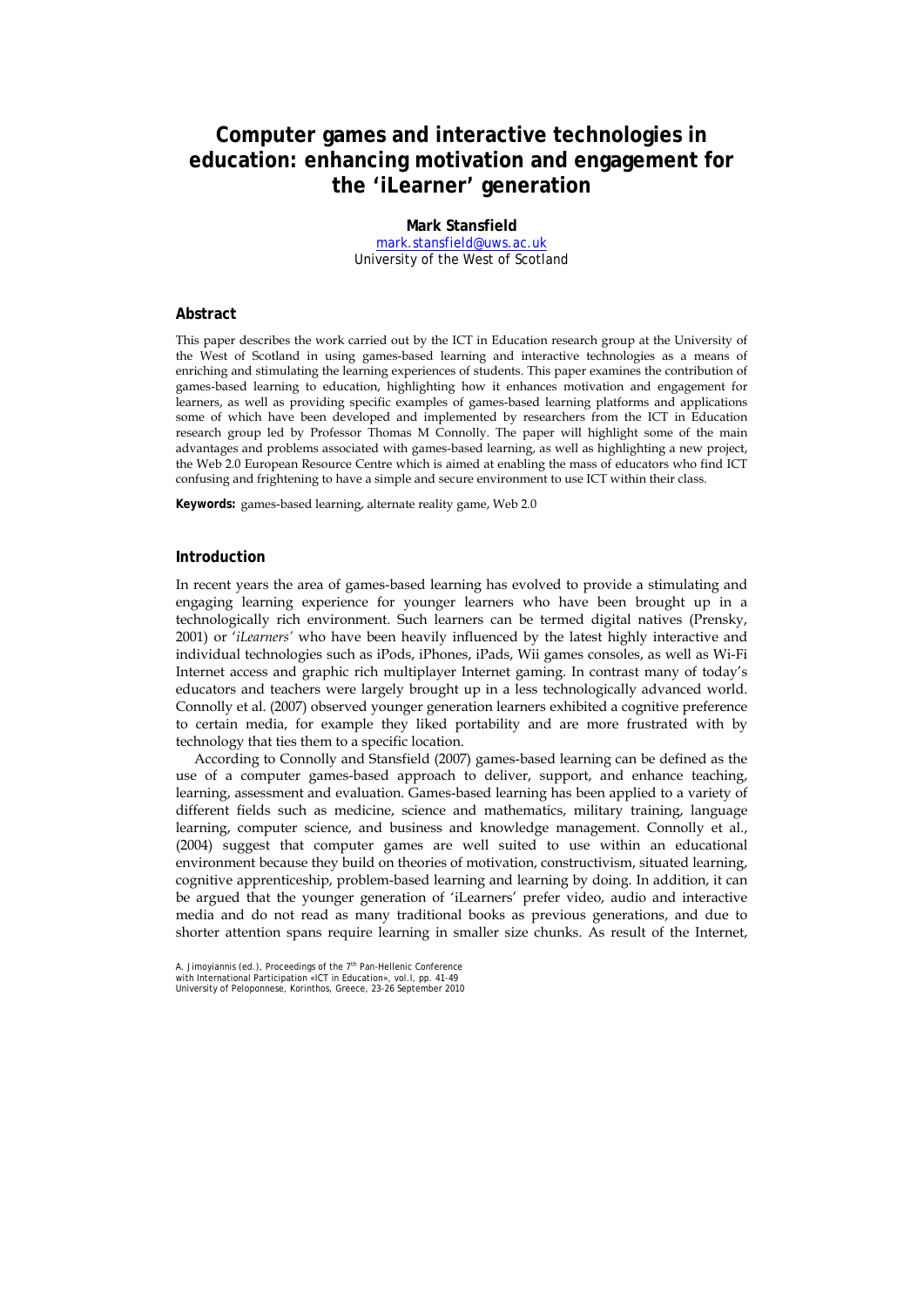learners today learn much more collaboratively than in previous generations, thus there is an important need for educators to embrace and adopt approaches to teaching and learning that are better suited to the learning styles that the younger generation of learners now adopt and provide a more stimulating and engaging learning environment. It is as a result of this need that the next section will explore some examples of how games-based learning and interactive technologies have been used in education.

## **Examples of Games-Based Learning in Education**

Over the past decade numerous games-based learning applications have been developed for use in the classroom, in further and higher education, as well as for training. This section will focus on examples most notably within business, the classroom environment and within the context of further and higher education, highlighting how they have enhanced learning and engagement among learners.

#### *Games-based learning in business*

An example of a games used for teaching business and leadership skills is SimuLearn's Virtual Leader (http://www.simulearn.net) which provides a 3D-simlation game aimed at trainers in providing accelerated learning in a wide range of business related skills such as effective leadership, communication, team building and group dynamics, how to foster creativity, and project management. A screen shot showing some of the game's features and characters is shown in Figure 1.



**Figure 1. Virtual Leader's interface**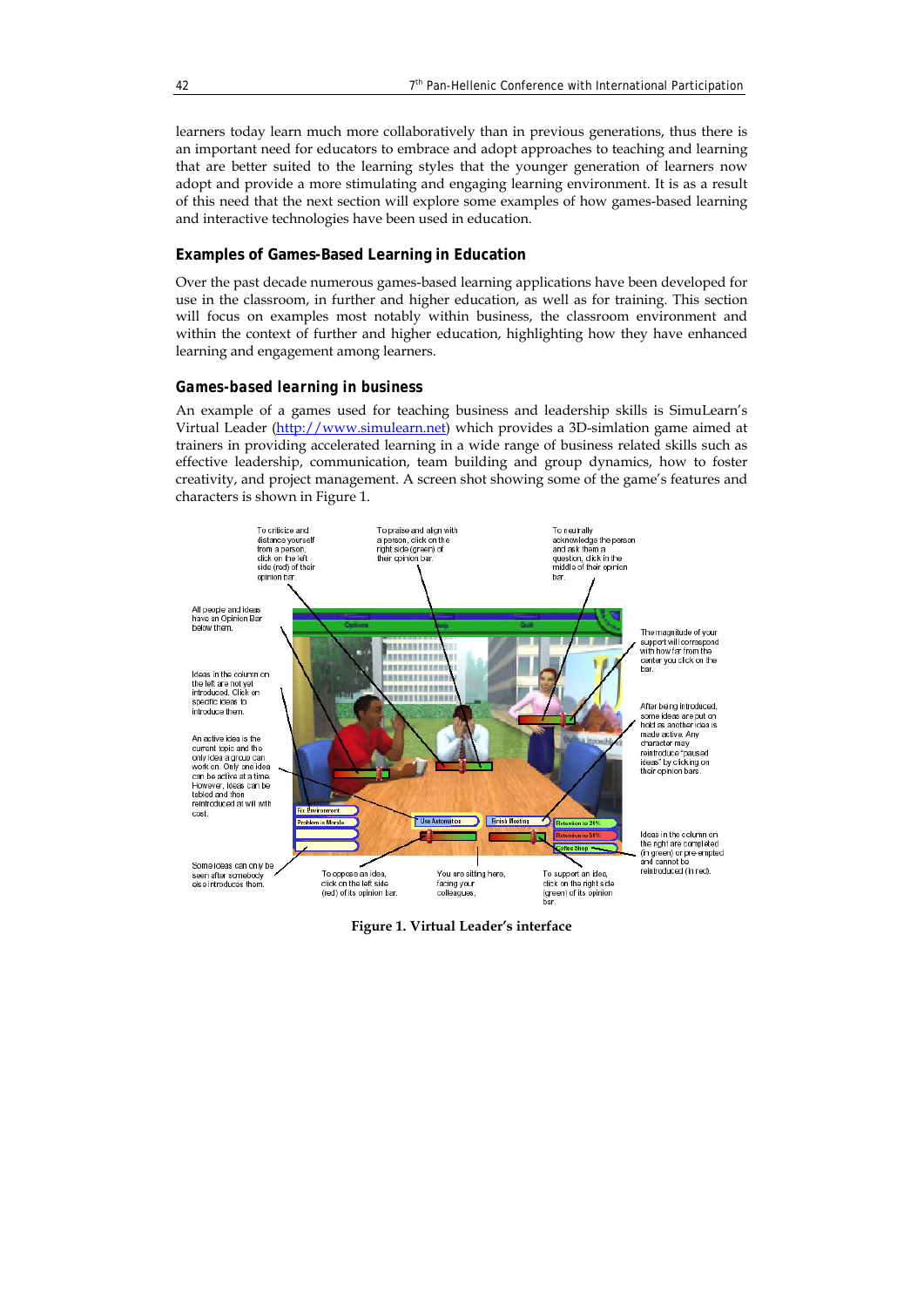The participants in the training exercise join a group of animated artificial intelligence characters as a leader who is then provided with the task of getting the team work together in achieving a common business goal. The tasks are made more challenging as a result of the virtual team members having particular personalities, viewpoints, allies and agendas. As result the leader must apply certain principles relating to effective leadership in order to get the group to focus on the task in hand. Leaders are judged on how individuals in the group respond to the tasks and the actions they take. Virtual Leader has been used within the context of training with several large organisations such as Coca-Cola and Johnson & Johnson.

## *Games-based learning in teaching software development requirements collection and analysis*

An example of a games-based learning application in this area is provided by Connolly et al. (2007) who developed a game aimed at helping further and higher education students learn key skills and knowledge associated with software development requirements collection and analysis. Connolly et al. (2007) state that software development requirements collection and analysis can be considered to be a 'wicked problem' as a result of what can often be viewed as incomplete, contradictory and changing requirements and solutions that are often difficult to recognise due to complex interdependencies. As a result students often find considerable difficulty in understanding implementation-independent issues and analysing problems where there is often no single, simple or correct decision. In order to address these important issues a simulation game 'SDSim' was developed in which an example of the interface is shown on Figure 2.



**Figure 2. SDSim game learning environment**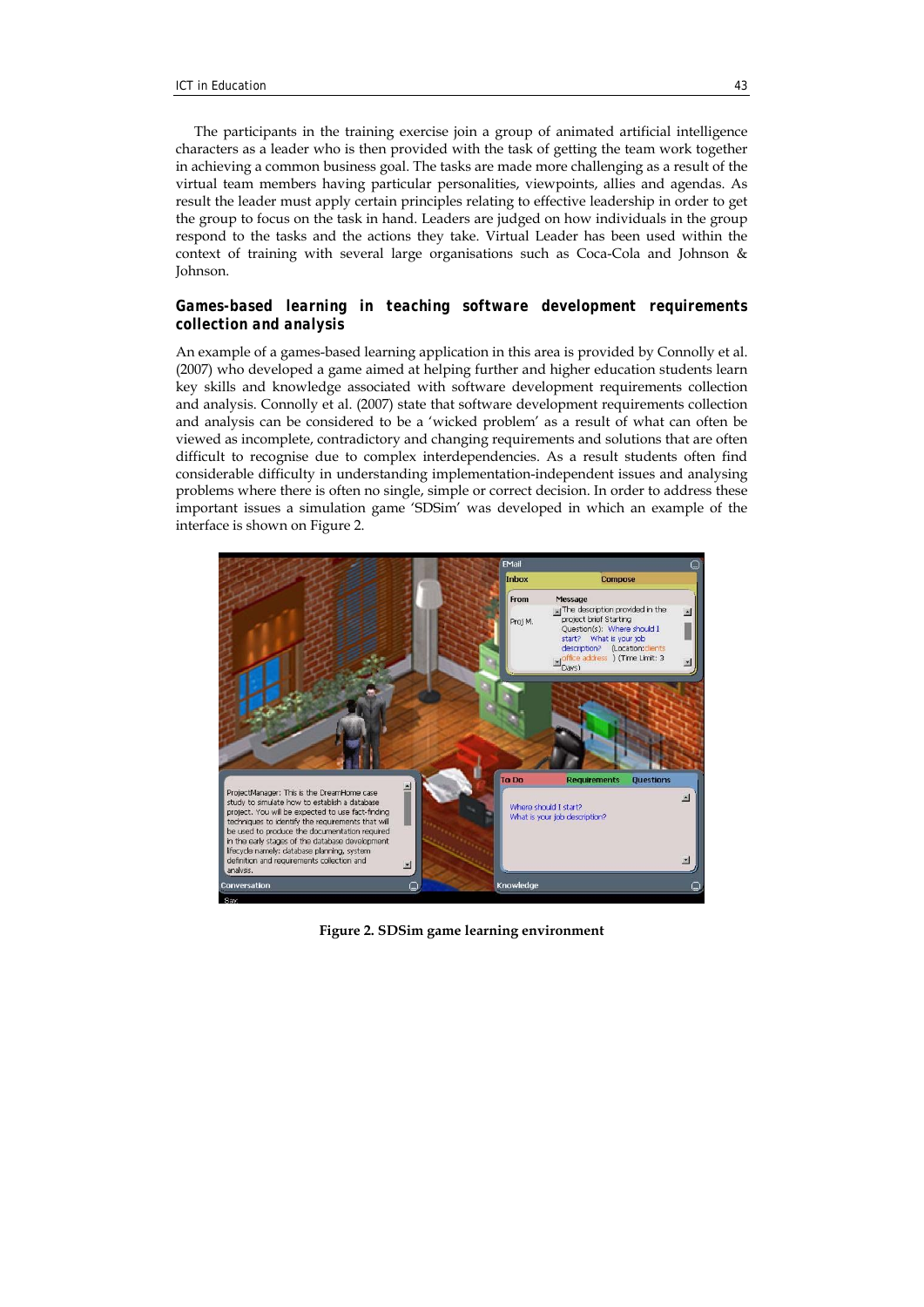In the game, a team comprising one or more players are tasked with managing and delivering a software development project in which each player has a specific role (e.g. project manager, systems designer, team leader) and must communicate with non player characters in the game in order to find the relevant information in order to successfully produce a high-level design that addresses the client's requirements. A detailed evaluation of further and higher education level students using the SDSim game (Hainey, 2010) found that it did have a significant impact in motivating students and providing a stimulating environment within which to learn key skills and knowledge associated with software development requirements collection and analysis as compared to more traditional text book and classroom based teaching and learning.

## *Games-based learning and interactive technologies in teaching languages*

In relation to using a games-based approach to teaching languages Rankin et al., (2006) in a preliminary study used EverQuest II to support the teaching of English language as a second language. A screenshot from EverQuest II is shown in Figure 3. EverQuest II is an example of a Massive Multiplayer Online Role Playing Game (MMORPG) that was found to be useful in generally reinforcing language acquisition. MMORPGs generally create a persistent universe in which hundreds of thousands of players can simultaneously interact in graphically rendered immersive worlds. By completing the quests, Rankin et al., (2006) found that the small number of players used for the purposes of their study who comprised Korean, Chinese and Castilian speakers were able to gain an appreciation for colloquial meanings, verbs and adverbs.



**Figure 3. Screenshot of the EverQuest II game**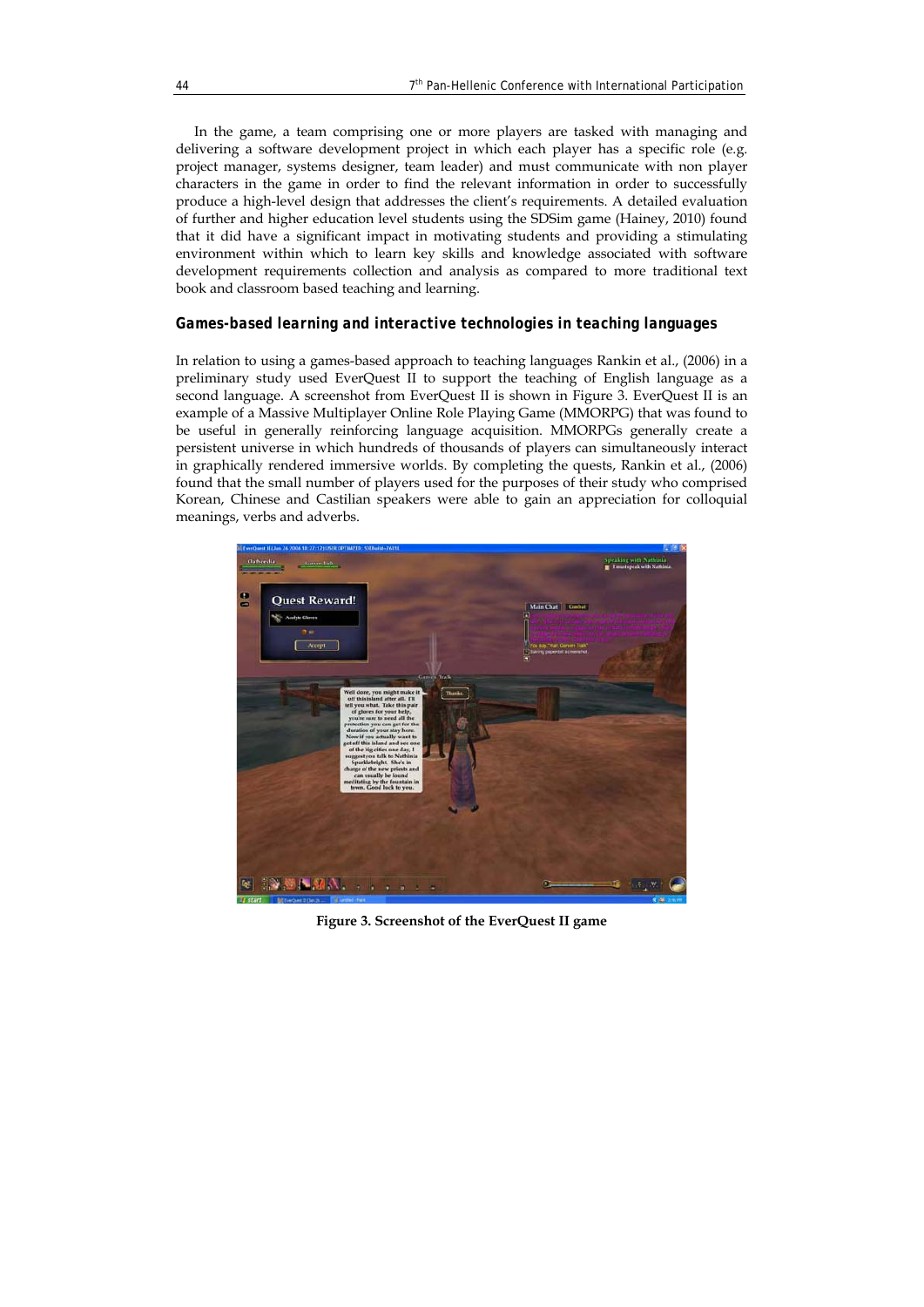An example of a more detailed study into the use of games for language learning is provided by the ARGuing project (Connolly et al., 2009; Hainey et al., 2009; Tsvetkova et al., 2009). Alternate Reality Games (ARGs) are a form of interactive narrative and puzzle solving which often involve multiple media and gaming elements to tell a story that might be affected by the ideas and/or actions of the players as they take place in 'real-time'. The multiple media which is used to reveal the narrative to the players can involve web sites, instant messaging, text messages, emails, as well as TV and newspaper adverts. As well as being a form of computer game, ARGs are heavily built around social networking in which players interact with one another and can form alliances. In the past ARGS have been used to promote new films and TV series, as well as music CDs in which players are directed to various media in order undertake various challenges and quests in which 'puppetmasters' steer players in different directions as the game's story unfolds.

The ARGuing project was part of a two year European Commission co-funded Comenius project entitled 'ARGuing for Multilingual Motivation in Web 2.0' led by Professor Thomas M Connolly from the ICT in Education research group at the University of the West of Scotland. Web 2.0 refers to web applications that facilitate social interaction, participation, collaboration, information sharing, with tools and services including blogs, wikis, eportfolios, video sharing, podcasting, tagging and social book marking, RSS and syndication.

The ARGuing project involved developing an alternate reality game that was based on a set of characters who through their collective effort build a contemporary 'Tower of Babel' which refers to notions and values well established in European civilisation. The ARGuing project was a cutting edge project that addressed two important needs in European education – (i) how to bridge the widening technological gap between educators and their students, (ii) how to motivate students to understand the benefits of language learning at a level that impacts on their existing personal lives.

The ARGuing project targeted secondary school children in which the game characters and the game participants discover how to build the foundations of the tower which are based on the principles and values of Europe – namely democracy, tolerance and respect, freedom and the rule of law, and access to education. The storyline of the 'Tower of Babel' is based on taking students to a future world in order to save languages that are under threat and can only be saved if students collaborate with each other and the ARG characters in bringing the different parts of Europe together and learning about each others cultures and languages.

The ARGuing project involved 328 secondary school pupils and 95 secondary school teachers from 17 European countries. Most of the quests in the ARG involved students working collaboratively with other students who were speakers of different languages in order to find information relating to a particular quest. The 'building blocks' for the tower where puzzles, assignments and quests in multiple languages and in different subjects. The quests often involved a variety of tasks such as translating languages, uploading files, searching on the Internet and were delivered through forums, blogs, websites, short video clips and emails. Games were scored using two systems – building blocks awarded for the completion of a quest and an empathy score which related player's collaboration as voted by other players. An example of the 'Tower of Babel' interface is shown in Figure 4.

In total 328 students from 28 schools across 17 European countries participated in the ARGuing project. Overall, the students' reaction to the ARG was very positive showing that the ARG was able to deliver the motivational experience expected by the students. Students believed the skills that they obtained and developed from using the ARG included problem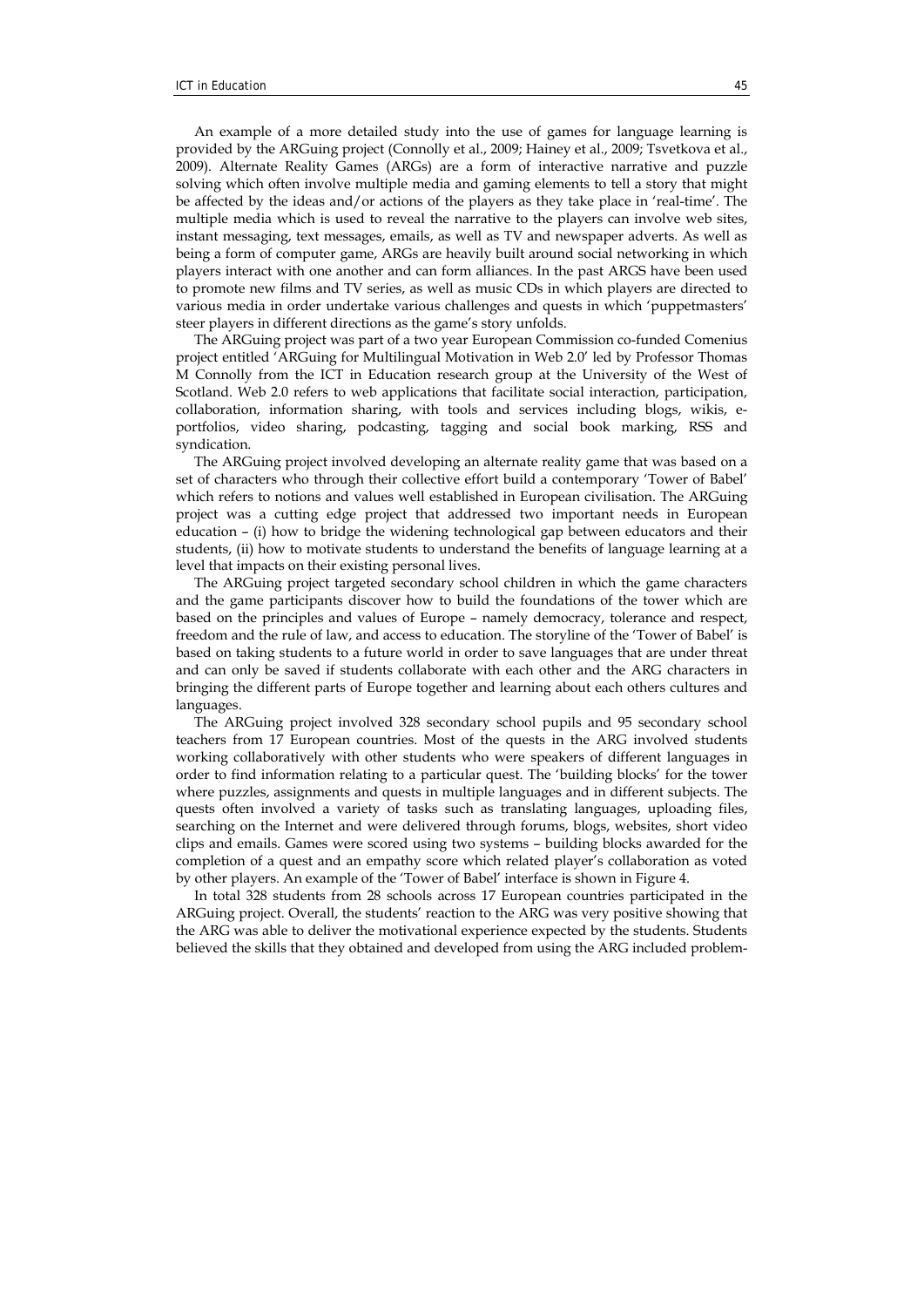solving skills (48.8%), reflection skills (37.7%), analysing and classifying skills (44%), collaborative and teamwork skills (55%), leading and motivating skills (41%), critical thinking skills (32%), and creativity skills (54%). 92% of the students who completed the evaluation questionnaire indicated that they felt there should be more use of ICT in language learning. Of nineteen language teachers who completed a post-test evaluation questionnaire 42% considered that using the ARG to be a very valuable professional experience. Some of the issues raised by the teachers included some technical problems in using the ARG, as well as some teachers (5%) considering that it might be too difficult to monitor students' actions throughout the game. In addition, for teachers participating in the ARG, it did put immense pressure on markers to ensure that students received scores and feedback in a timely manner once they had conducted a quest so that they could continue onto the next quest.



**Figure 4. Example of the 'Tower of Babel' interface** 

#### **Advantages of Games-Based Learning in Education**

There are a number of advantages of using games-based learning within the context of education. Connolly and Stansfield (2007) suggest that that games-based learning can provide for learners increased motivation and engagement, as well as an enhanced learning experience, improved student achievement and student retention. In addition, games-based learning can provide risk free training in a mistake friendly learning environment that allows trial and error and immediate feedback (Kriz, 2003). These types of environments can be considered to invite exploration and experimentation, stimulating curiosity, discovery learning and perseverance (Connolly & Stansfield, 2007).

In relation to motivation, Malone and Lepper (1987) presented a framework of intrinsic motivation in relation to computer games in that on a individual level they provide challenge (an appropriate level of difficulty and challenge, multiple goals for winning and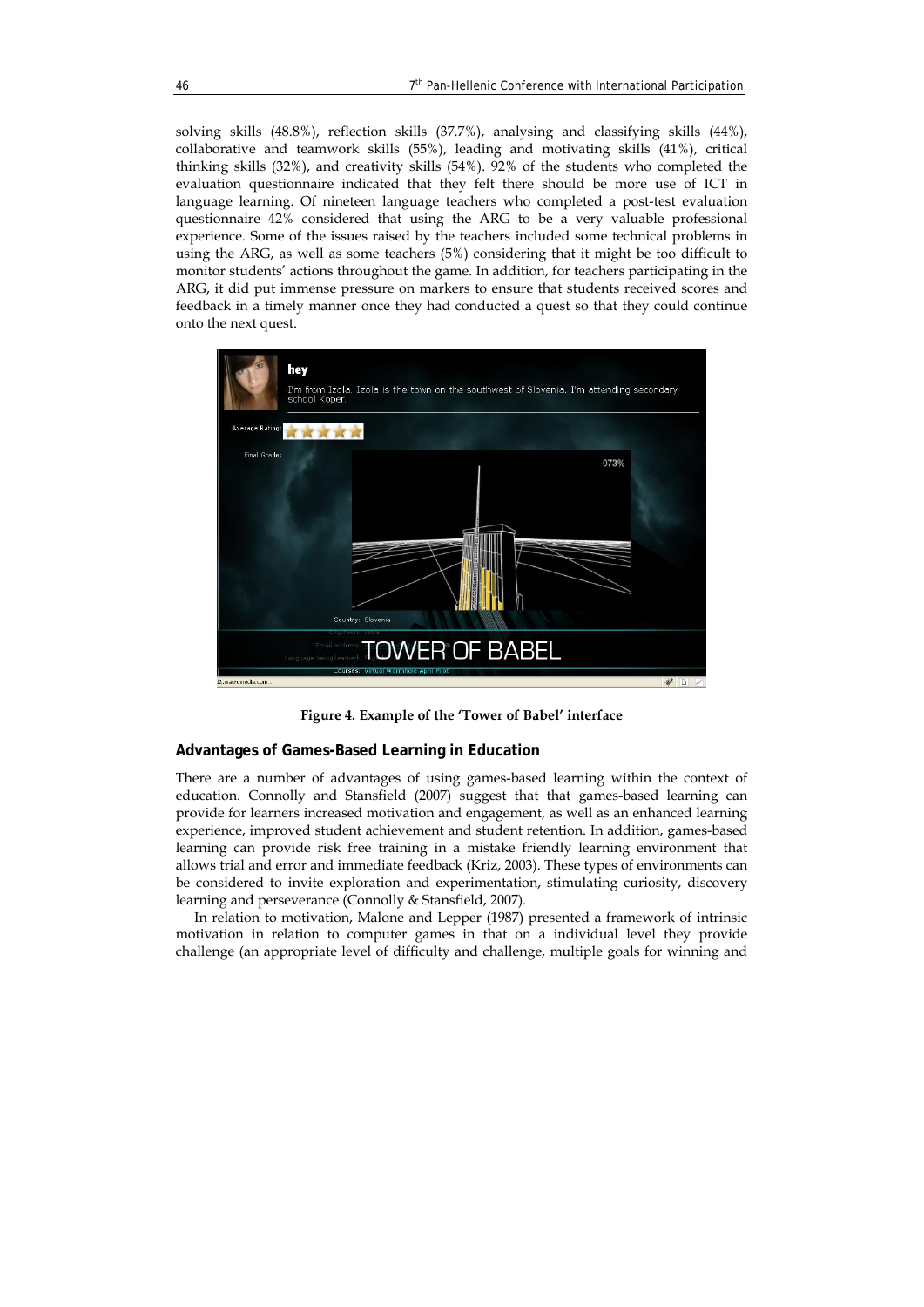constant feedback), fantasy (an appropriate level of immersion by assuming a particular role), curiosity (providing sensory stimulation to ensure prolonged participation), control (the ability to select choices and observe consequences of these choices. On an interpersonal level computer games can provide cooperation (assist others to achieve common goals), competition (comparing performance with that of other players), recognition (a sense of satisfaction when accomplishments are recognised). Other advantages of using games-based learning within an educational context include:

- access to knowledge where human expertise may be scare or very expensive.
- they may encourage learners who lack interest or confidence and enhance their selfesteem (Klawe, 1994; Dempsey et al., 1994).
- the versatility of using computer games was highlighted by Griffiths (2002) in which children can have access to technology that may help them overcome fears in using technology as well as assisting in the development of transferrable IT skills.
- complex games have the potential to support cognitive processing and the development of strategic skills that can encourage greater academic performance as well as the development of social skills (Natale, 2002; Connolly & Stansfield, 2007).

## **Issues and Problems with Games-Based Learning in Education**

One of the main concerns associated with the area of games-based learning that is cited is the dearth of empirical evidence supporting the validity of the approach (e.g. deFreitas, 2006; Connolly et al., 2007). Games are often developed with little evaluation and concrete empirical evidence. As a result this hinders the further development and acceptance of the area of games-based learning since the area can be dismissed as lacking real evidence to substantiate claims (Hainey, 2010).

Connolly and Stansfield (2007) point out that there are concerns about the negative impact on learning that games may have due to students concentrating on scoring and winning rather than the learning objectives. As well as the considerable cost that might be involved in developing games-based applications in terms of money, time and access to suitable expertise, there are also concerns that the use of some games may have a high learning curve and take significant amounts of time to work through making them unsuited to short or small-scale use within the classroom environment.

### **Preparing Teachers for the 'iLearner' Generation**

As has been shown by the examples in this paper, games-based learning and Web 2.0 technologies can play a key role in teaching and learning across a wide range of different learner profiles from school age learners to mature learners within a training context. However, one of the key issues in attempting to engage and motivate learners is how educators can become skilled and knowledgeable in the use of such technologies within the classroom and with learners, particularly in the case of school age students who have become used to using the latest communication technologies, social networking and gamesbased technologies over many years. Many educators might not be as confident and knowledgeable in the use of such technologies since they were brought up in a less technologically advanced environment.

It is with these type of issues in mind that the Web 2.0 European Research Centre (Web 2.0 ERC) project has been set up and coordinated by Professor Thomas M Connolly at the University of the West of Scotland. The Web 2.0 ERC is a two year European Commission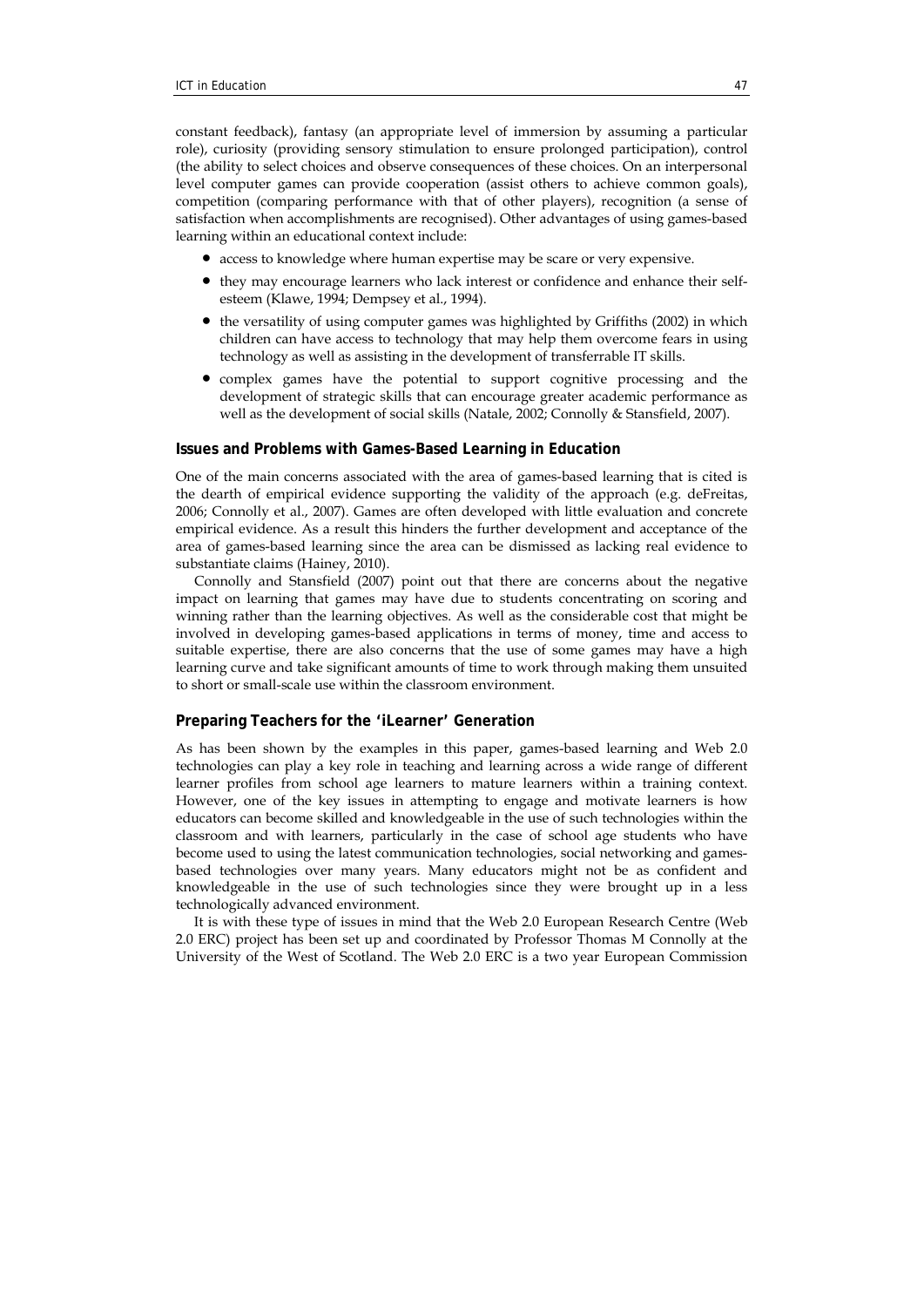multilateral co-financed project that started in early 2010 aimed at enabling the mass of educators who find ICT confusing and frightening to have a simple and secure environment to use ICT within their class.

Many ICT tools exist and teachers do not have time nor expertise to identify the best solution for their needs. With many students using and communicating easily and openly using Web 2.0 tools (blogs, wikis, social networking, etc), the technology gap between educators and students continues to grow despite best efforts of national and European agencies. The tools such as those described in the previous section have pedagogic value arising from sharing, communication and knowledge discovery that teachers could use to provide a more motivating, engaging, relevant and collaborative environment for students.

As a result there is a clear need for understanding how Web 2.0 tools can be used effectively within education. Thus, the Web 2.0 ERC project will:

- establish a European Resource Centre for simplified and targeted Web 2.0 tools, for schools, HE and adult education.
- provide clear examples of how to use them in class with accompanying pedagogy, guides and videos.
- produce a customisable integrated Web 2.0 platform with single sign-on for educators to use.
- foster and build collaborative communities to exchange best practice and for experienced Web 2.0 educators to mentor new users.

The project will be aiming to significantly increase in number of educators who can use Web 2.0 tools in a pedagogically sound way. Underpinning Web 2.0 tools and applications is an ethos of socialisation, collaboration and participation. Having a set of tools, pedagogy and guides that demonstrate how Web 2.0 can be used effectively in the classroom will provide educators and students with the means to collaborate on a European dimension and share and experience different languages and cultures.

The project will also attempt to develop an innovative pedagogical framework for the use of Web 2.0 and illustrate the use of this framework with a set of pedagogical guides for the secondary, HE and adult education sectors. The project will be running teacher training courses and piloting the integrated Web 2.0 educational platform during 2010 and 2011 across the secondary, HE and adult education sectors. The projects included the setting up of a Community of Practice where educators from any level of education can share their experience and advice. More information in relation to the Web 2.0 ERC project and how to become involved can be found at: http://www.web20erc.eu/ and http://www.facebook.com/pages/Web-20-ERC/317534459957?v=info

### **Conclusions**

This paper has highlighted some of the key issues that educators face if they are to continue to motivate and engage today's learners. Whilst using games-based learning and interactive Web 2.0 technologies might pose significant hurdles for many educators from a personal, organisational and professional perspective, this paper has provided some examples of how these technologies can be used in a positive and engaging way with a range of different learners from secondary school age through to adult learners. New projects such as the Web 2.0 European Resource Centre provide a key resource that educators from across Europe will soon be able to access and engage with other educators, learners, technologists and decision-makers in learning more about adopting such technologies and tools for their own teaching, as well as seeing examples of best practice.